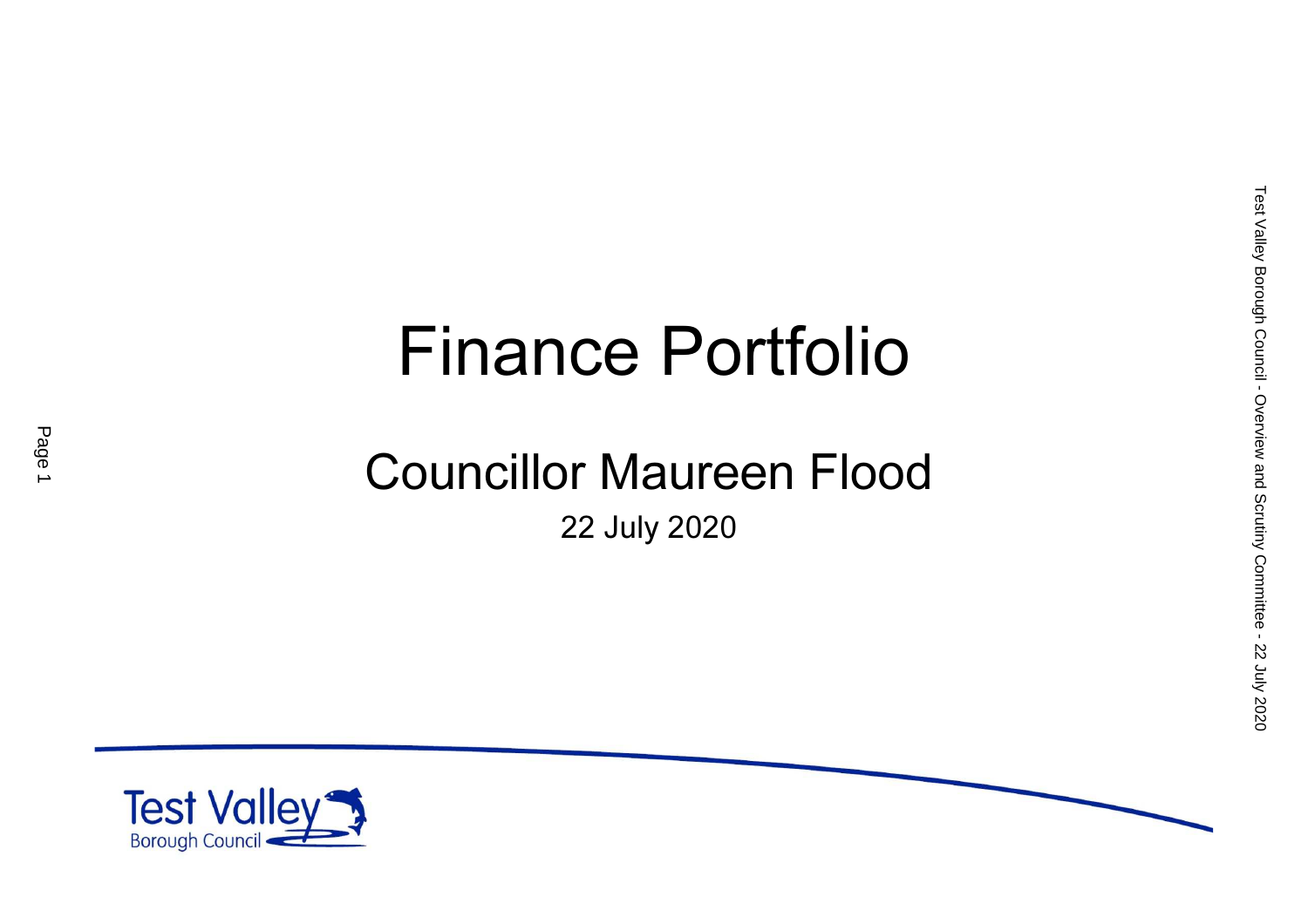## Agenda

- Overview of the Finance Portfolio Services:
	- –– Property & Asset Management
	- –Revenues
	- –– Finance
	- –– Project Enterprise
- •Key Issues and challenges for each service
- •Impact of COVID-19 on the Council's budgets
- •Impact on the Leisure contract
- •Work done to support our Communities
- •Government support and reserves position
- •Further information



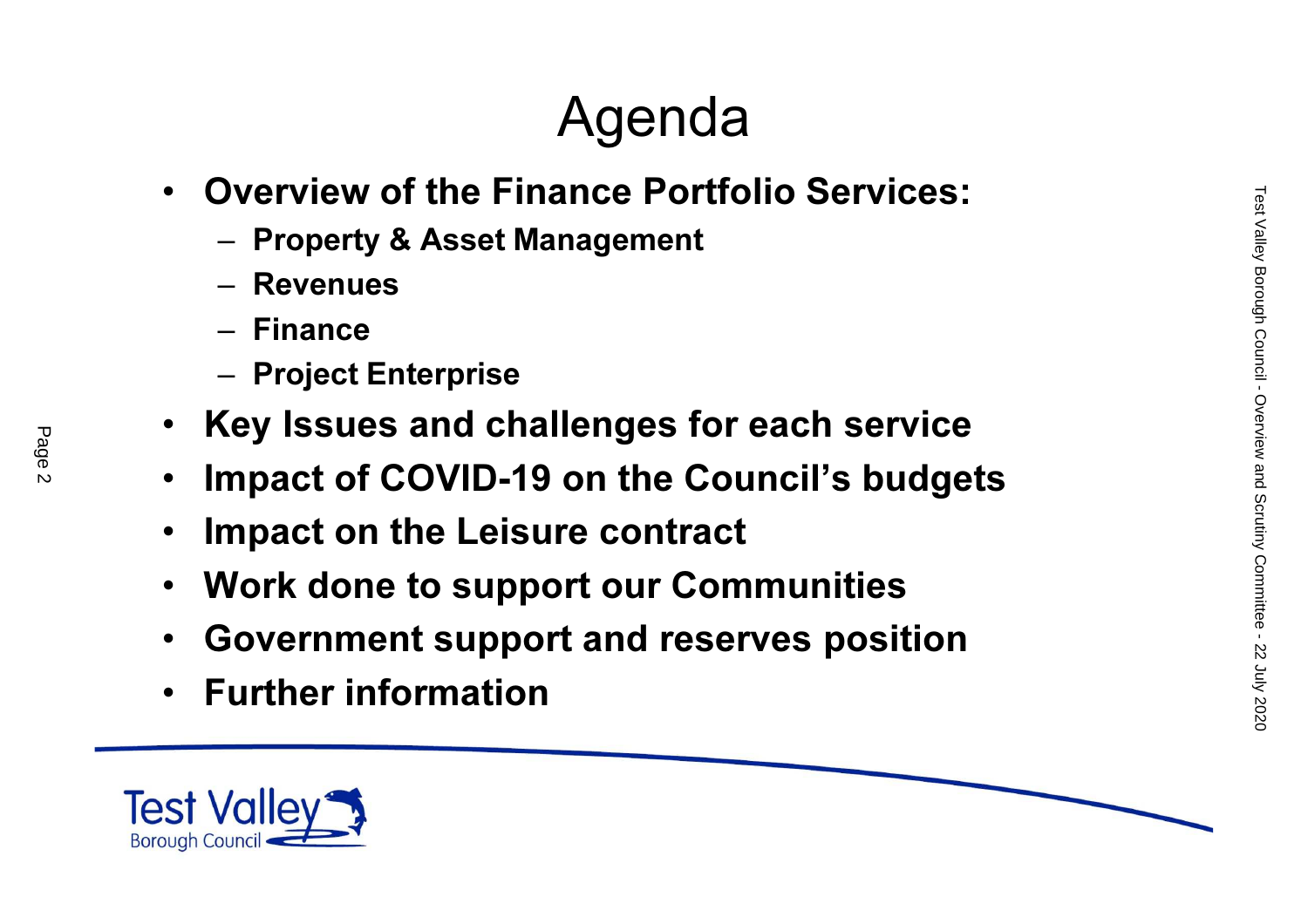### Property and Asset Management Functions

- • The service manages around 230 assets, not including parks/open spaces, (plus Business Parks which count as one asset each).
- • Asset Management:
	- Renewal of leases and achieving a competitive rent as revenue for the Council.
	- Purchasing of new assets to develop the Council's portfolio and increase the revenue the Service brings in.
	- Property maintenance (TVBC owned properties).
	- Car parks maintenance.
- • Estate Management:
	- Oversees the management of the Walworth Business Park working alongside Kier to develop and rejuvenate the business park.
	- Manages the leases on Portway Business Park.
	- Manages the wider Estate including, offices, retail and industrial



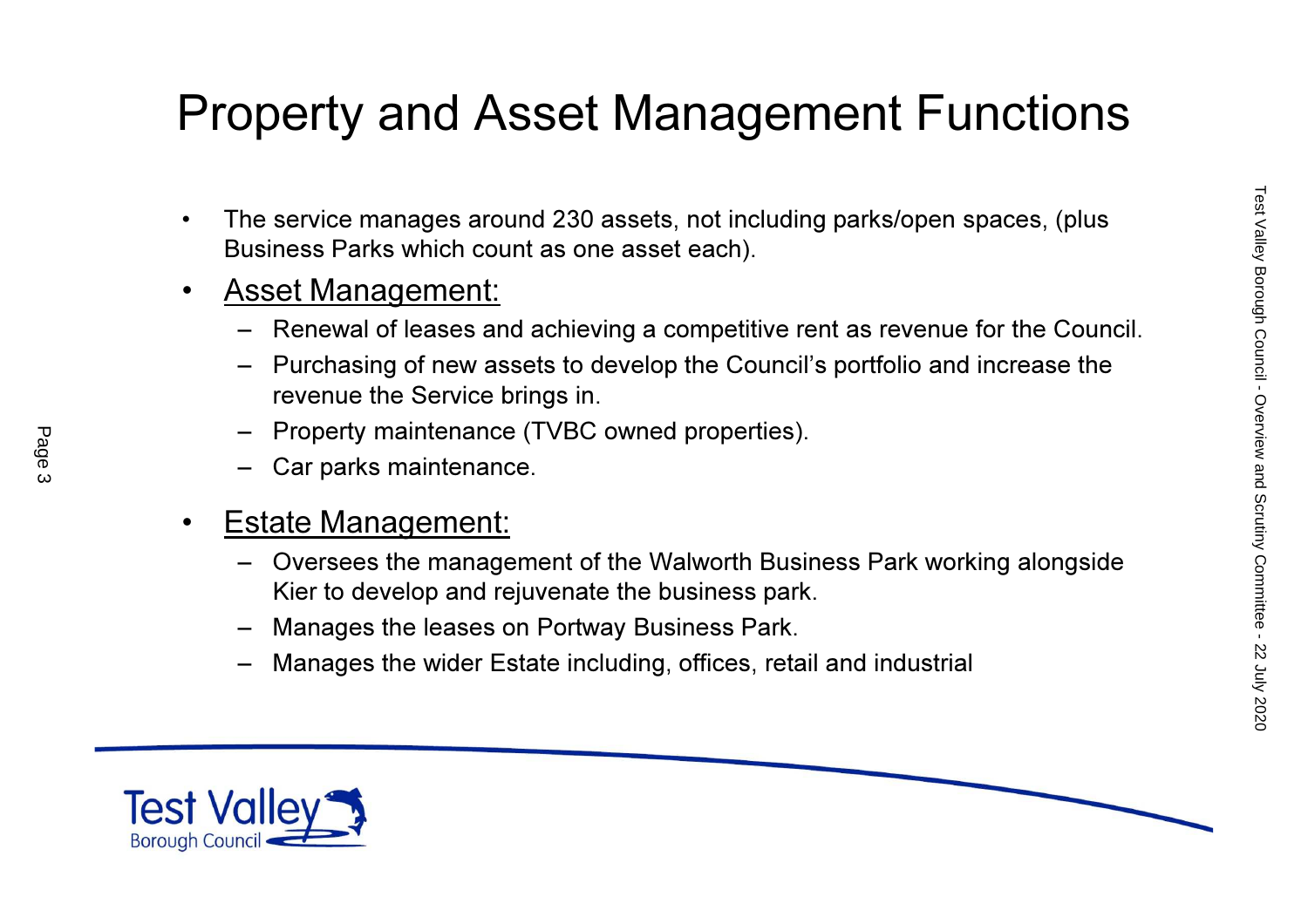### Revenues – Key Functions

The Council has the following statutory obligations:

- $\bullet$  Council Tax – bill every household in the borough. Apply discounts, exemptions and premiums to eligible households. Council Tax is collected on behalf of TVBC, HCC, Hampshire PCC, the Fire Service and parish / town councils.
- • To calculate and apply Council Tax Support to qualifying households in accordance with our local policy.
- • To award Housing Benefit to eligible claimants in accordance with national regulations.
- • Business rates – to bill every business in the borough, applying mandatory and discretionary reliefs where applicable.



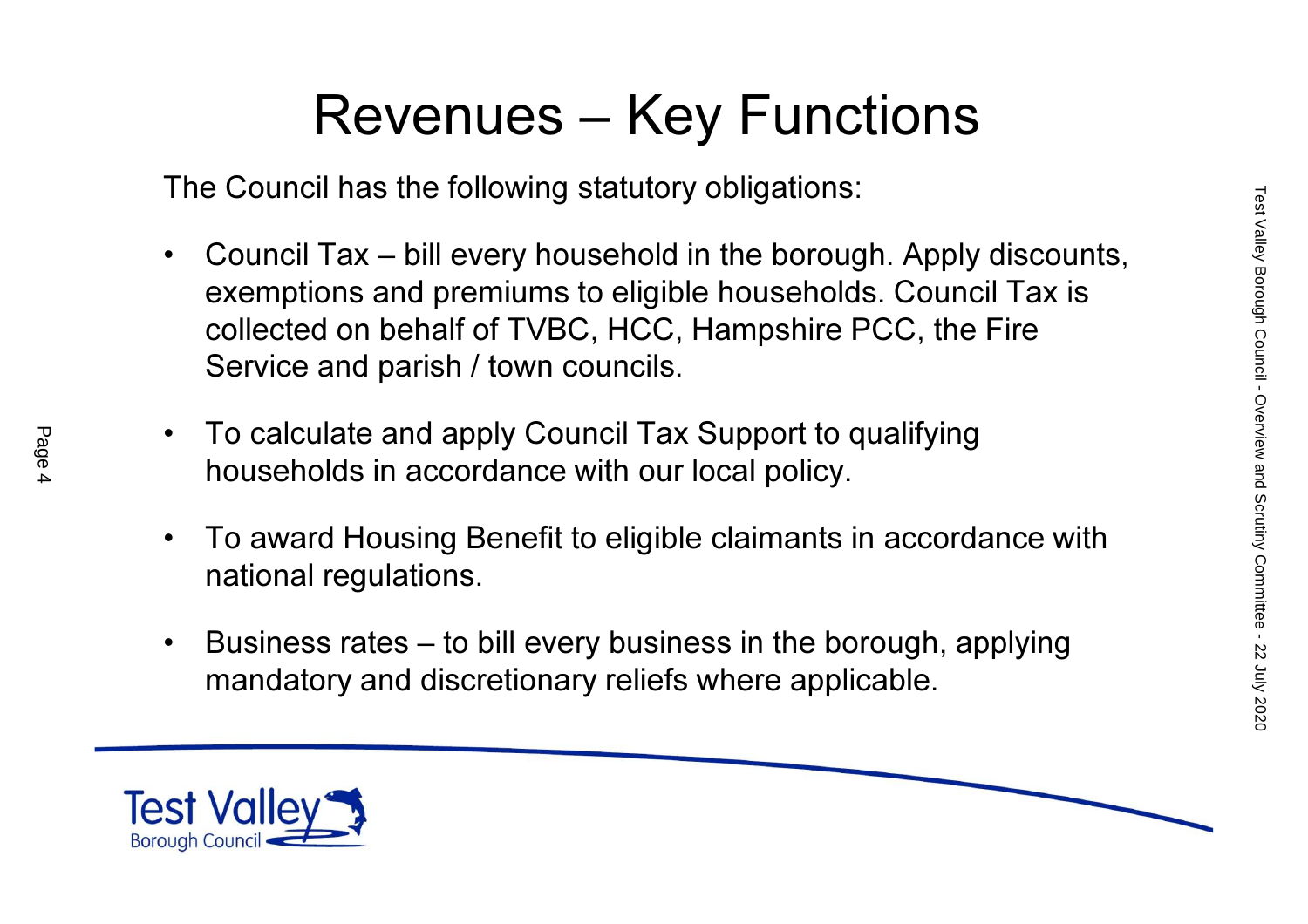## Finance – Key Functions

The activities of the Service are divided between three teams – Accountancy, Internal Audit and Financial Services - and cover areas including:

- • the provision of financial support and advice to councillors and all other services within the Council;
- •production of statutory final accounts;
- •budget preparation;
- •treasury management;
- •VAT;

- •internal audit, risk management and governance arrangements;
- •debtors, creditors, insurance and car leasing;
- •corporate procurement.



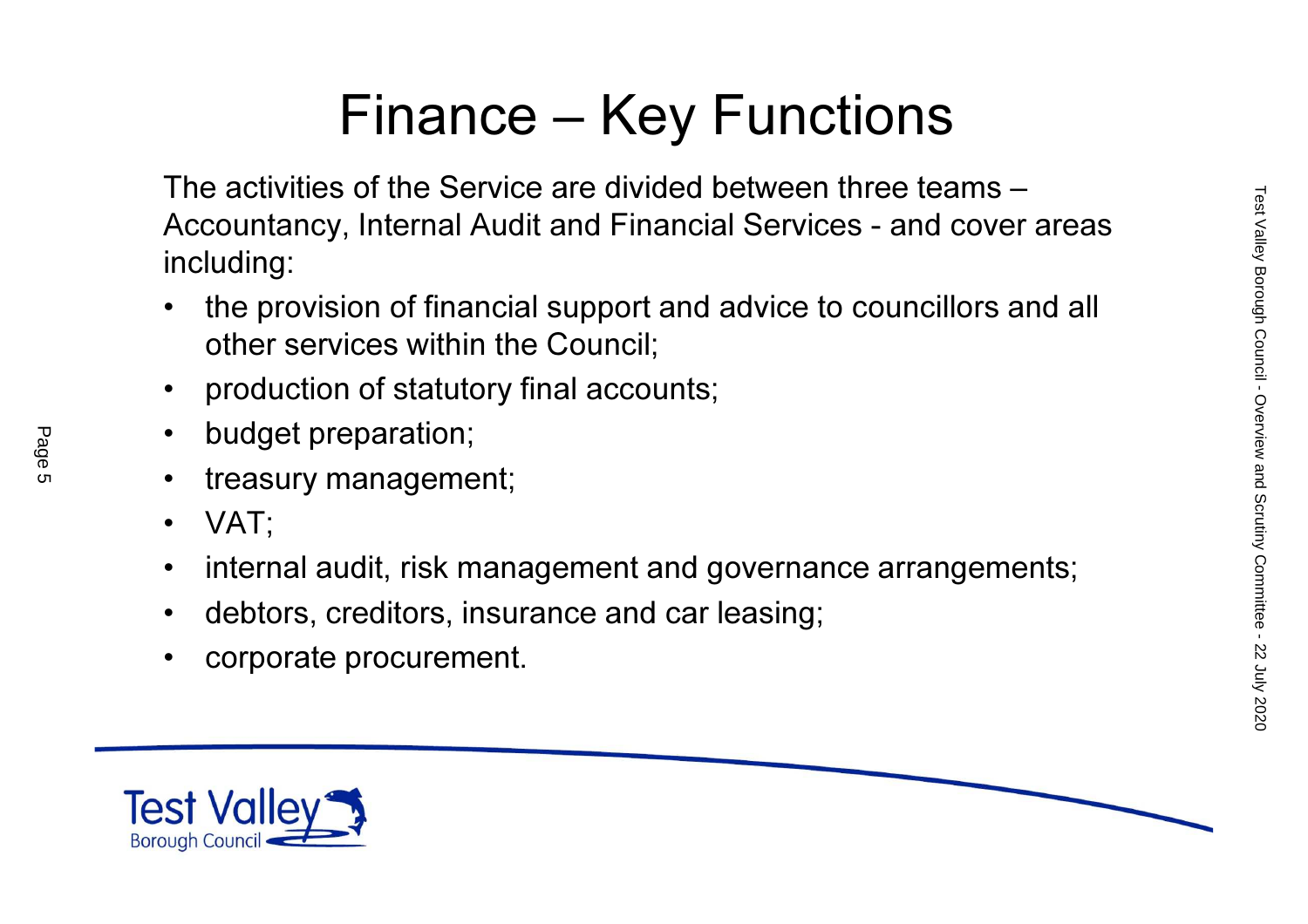# Project Enterprise

- $\bullet$ Splits across all three Services in the Portfolio
- $\bullet$  Over £2M in income generated from PE investments in 2019/20 at an average return of more than 7%. This is £1.75M more than would have been earned from cash in reserves.
- •15 properties in Valley Housing Portfolio
- $\bullet$ One additional property approved to be purchased this year.
- • Report to Cabinet considering further opportunity was presented on 15<sup>th</sup> July.



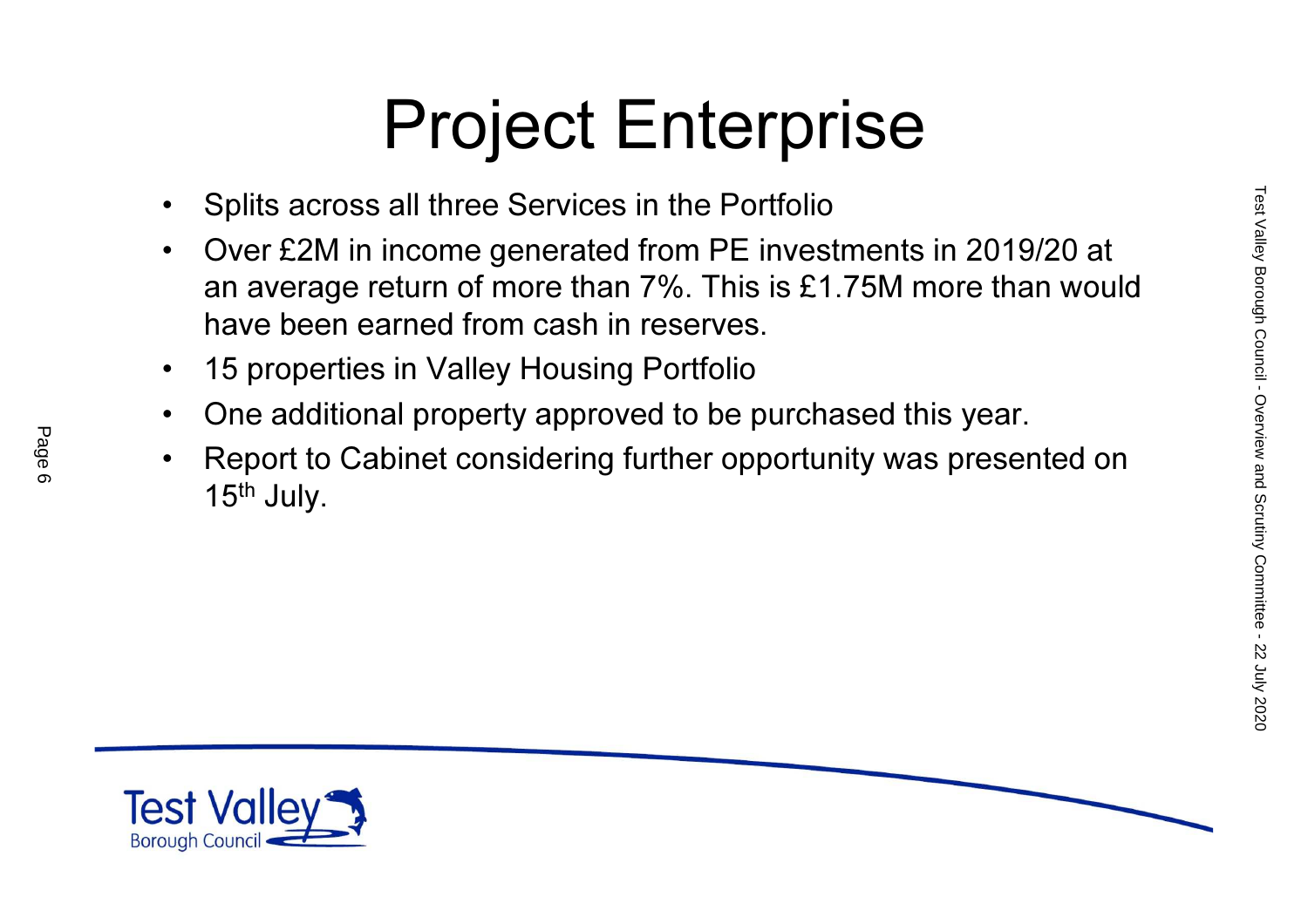## Hot Topics: Property & Asset Management

#### $\bullet$ Asset Management

- –Delivery of the 20/21 programme in challenging circumstances.
- – Continue to keep abreast of the most up to date legislation around property occupation.

#### $\bullet$ Estate Management

- –Continue to keep on top of the rental situation.
- –Work closely with Tenants to understand their needs
- – Work With Kier to continue to grow and develop the Walworth Business park

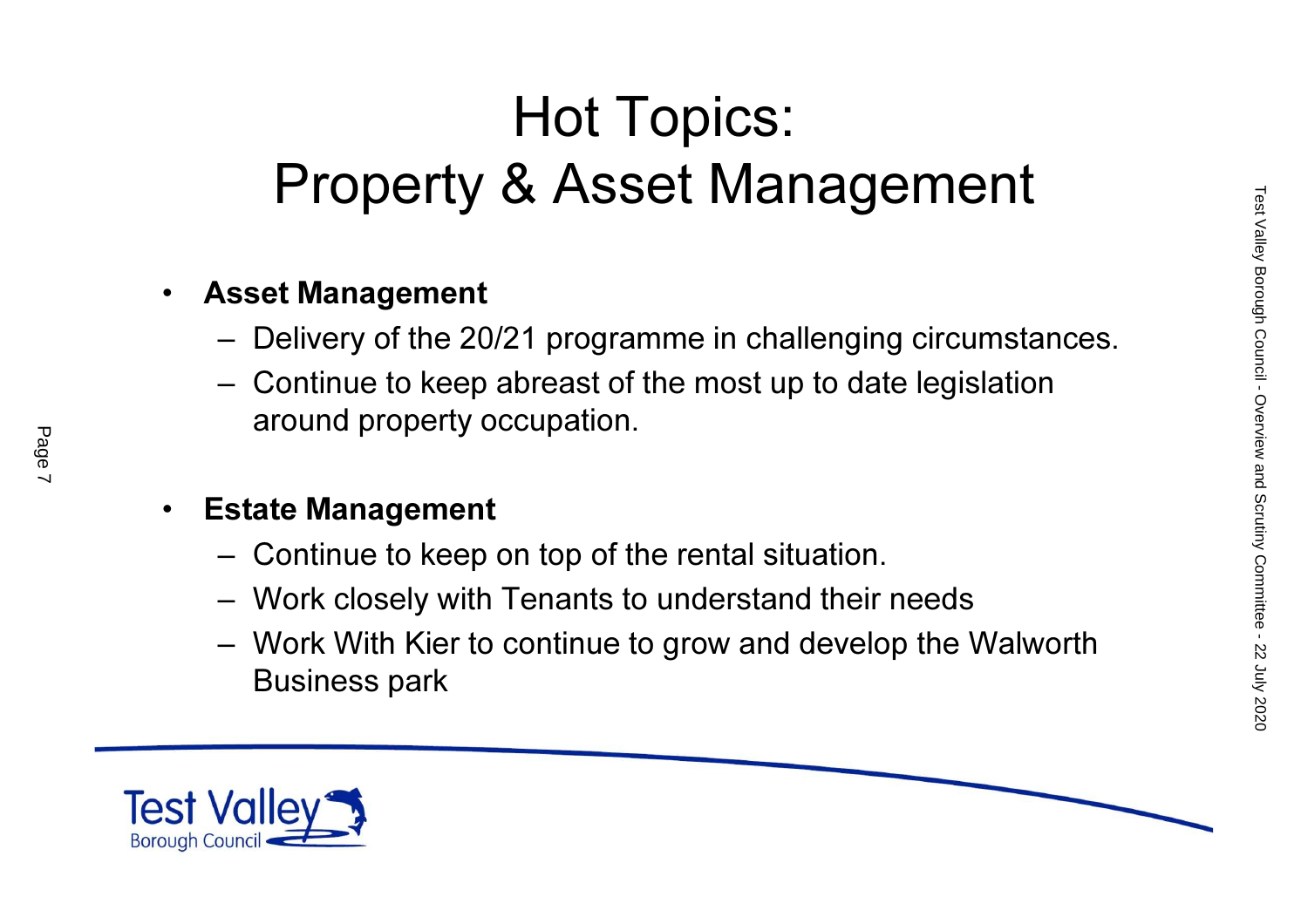### Biggest Challenges and Changes for 2020

- $\bullet$  With Covid-19 the world within Property has changed - from being able to secure supply chains, to the way we manage the lettings and management of our buildings.
- $\bullet$  Continue to work with Tenants to make sure they continue to operate and trade.
- $\bullet$ Continue to work with Kier to rejuvenate Walworth Business Park



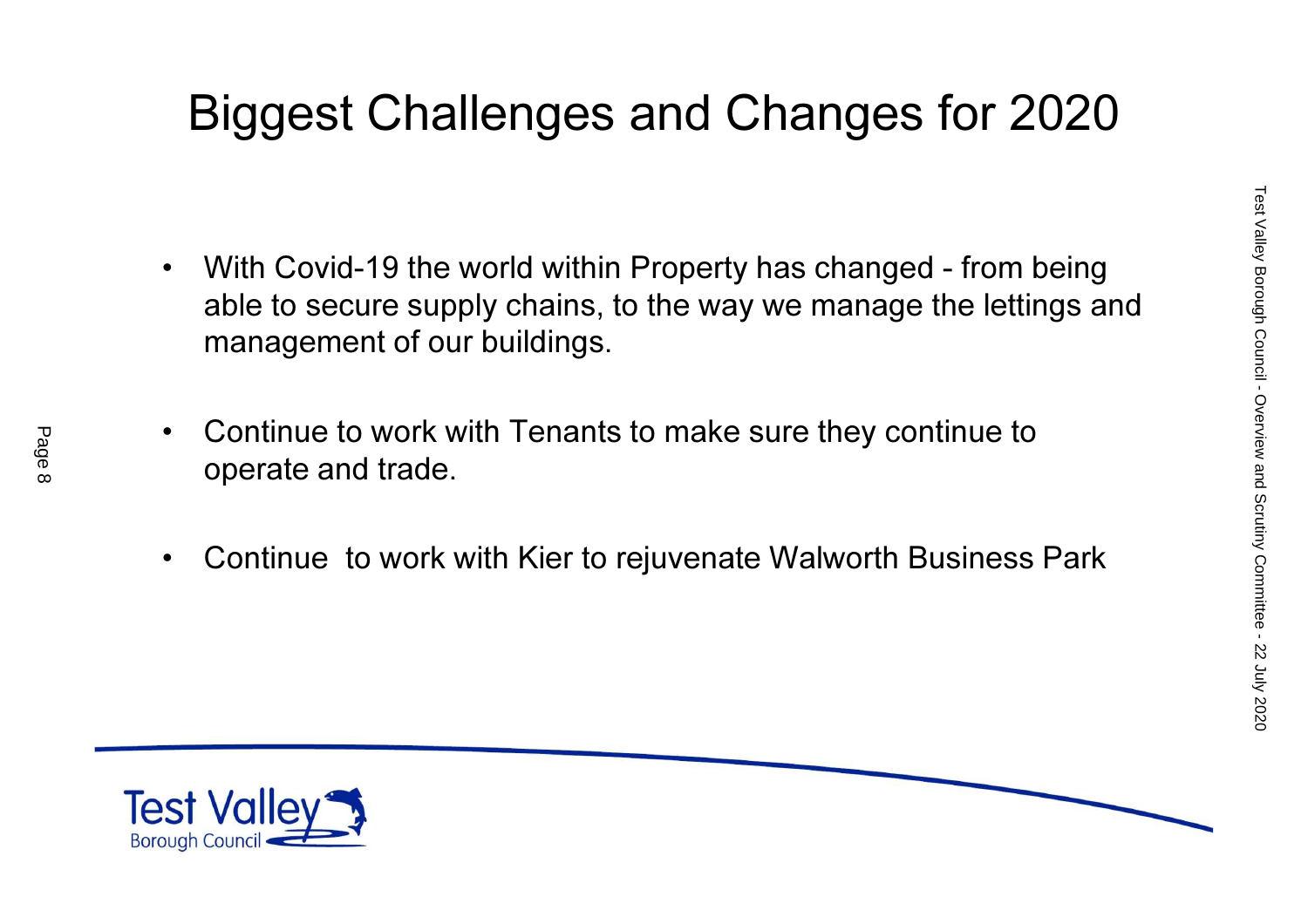# Hot Topics: Revenues

#### Responding to coronavirus impacts on residents and businesses

- Small / Retail / Discretionary Grants
- CTS Hardship scheme
- Rearranging customer payment arrangements where affected by COVID

#### Ongoing billing and collection of local taxes

- •£87M collectable Council Tax debt raised for 2020/21
- • £44M collectable business rates debt raised for 2020/21 (net amount after applying >£16M in retail reliefs
- • Sensitivity in collecting local taxes in current economic climate



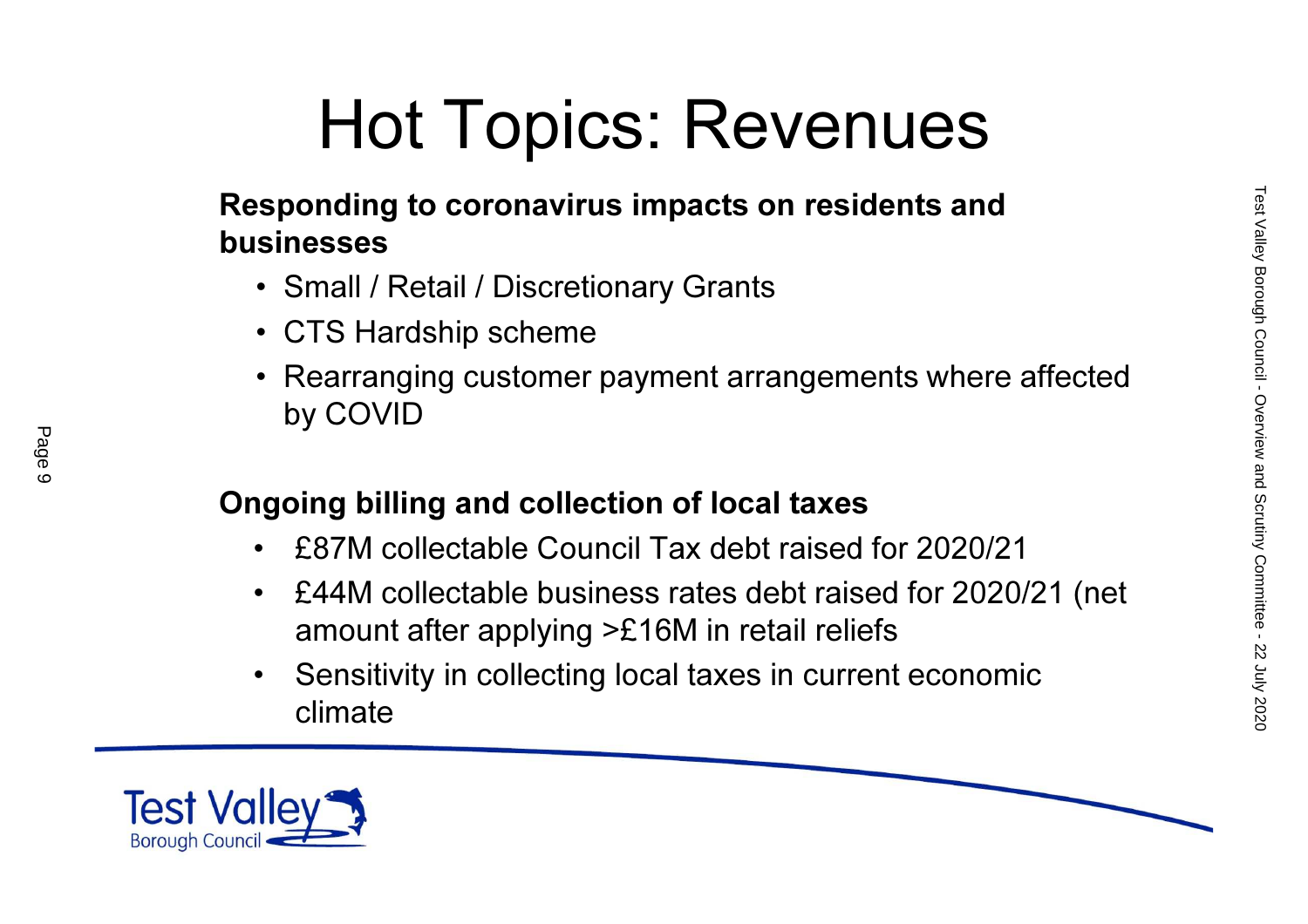# Revenues – Challenges (1)

#### Delivering services remotely

- •Learning from the recent lessons learned in working remotely
- • Continuing to enhance the range of services available to customers to interact remotely through the Council's website
- •Increasing back-office systems integration

#### Business Rates

- • Revaluation of business rates due in 2022 (postponed from planned implementation in 2021
- • Identification and billing of new properties resulting from recent grants exercise



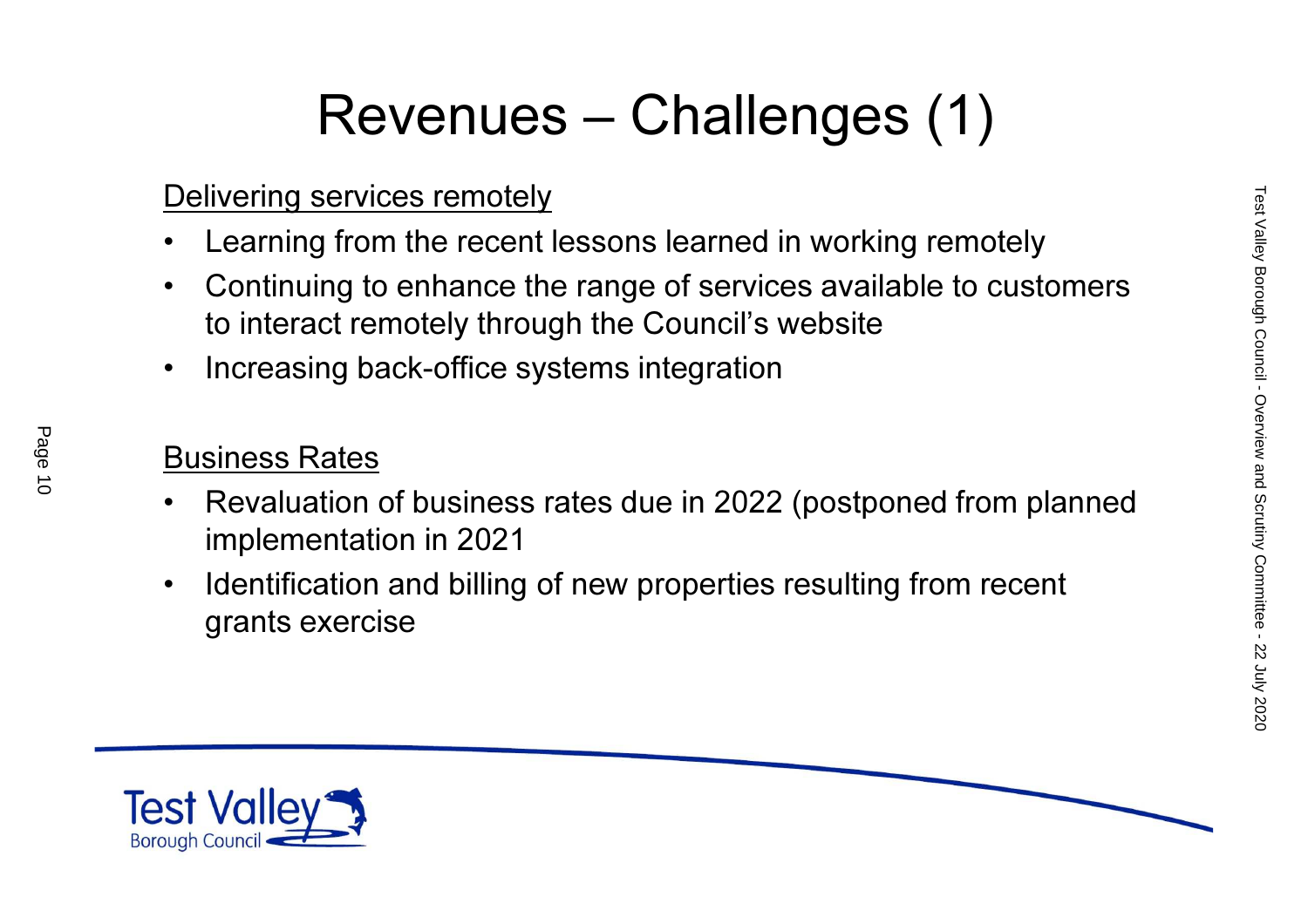# Revenues – Challenges (2)

#### Council Tax / Council Tax Support

- • Coping with the increased caseload arising from spike in Universal Credit applications
- • Reviewing the way that CTS entitlement is calculated in light of the transition of households to Universal Credit

#### **Benefits**

• Managing a reducing caseload as more customers transition to Universal Credit.

#### **Recovery**

• Sensitively managing the recovery of Council Tax from households that have been affected by coronavirus. Utilising the CTS Hardship fund to help the most vulnerable households.



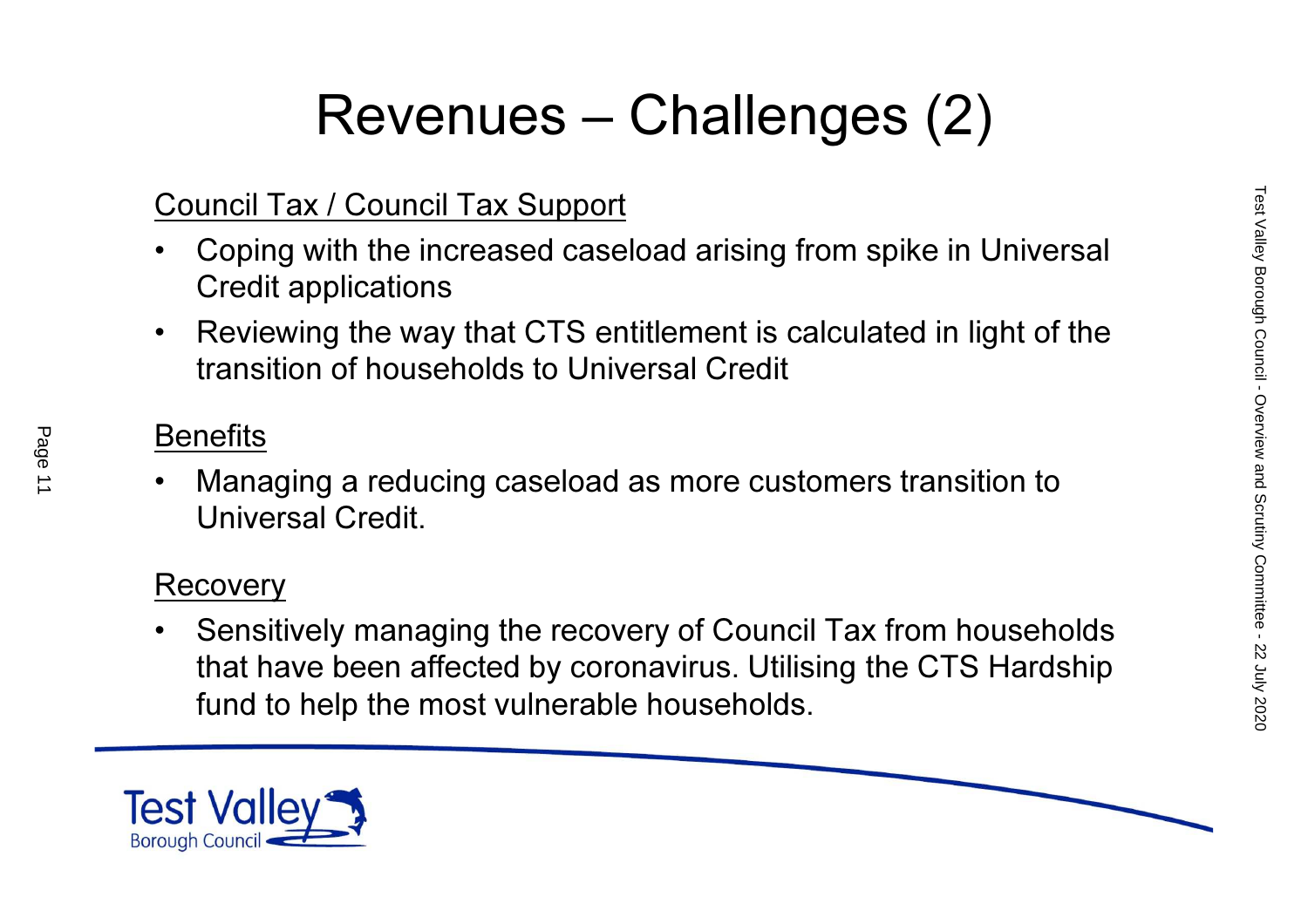# Hot Topics: Finance

#### •Impact of COVID-19 on the Council's finances:

- Monitoring and reporting monthly to MHCLG
- Detailed report and discussion at the Budget Panel on 29th June
- Preparing and implementing a financial recovery plan for 2020/21
- Reviewing the impact on the Council's Medium Term Financial Strategy 2021–2024 and reserves position to be reported to the Budget Panel and Cabinet during October and November
- Continuation of Statutory Duties
	- Preparing Statement of Accounts 2019/20 for audit and approval in September
	- – Revising and reducing the scope of Audit work for 2020/21 to be considered at the Audit Panel on 27<sup>th</sup> July



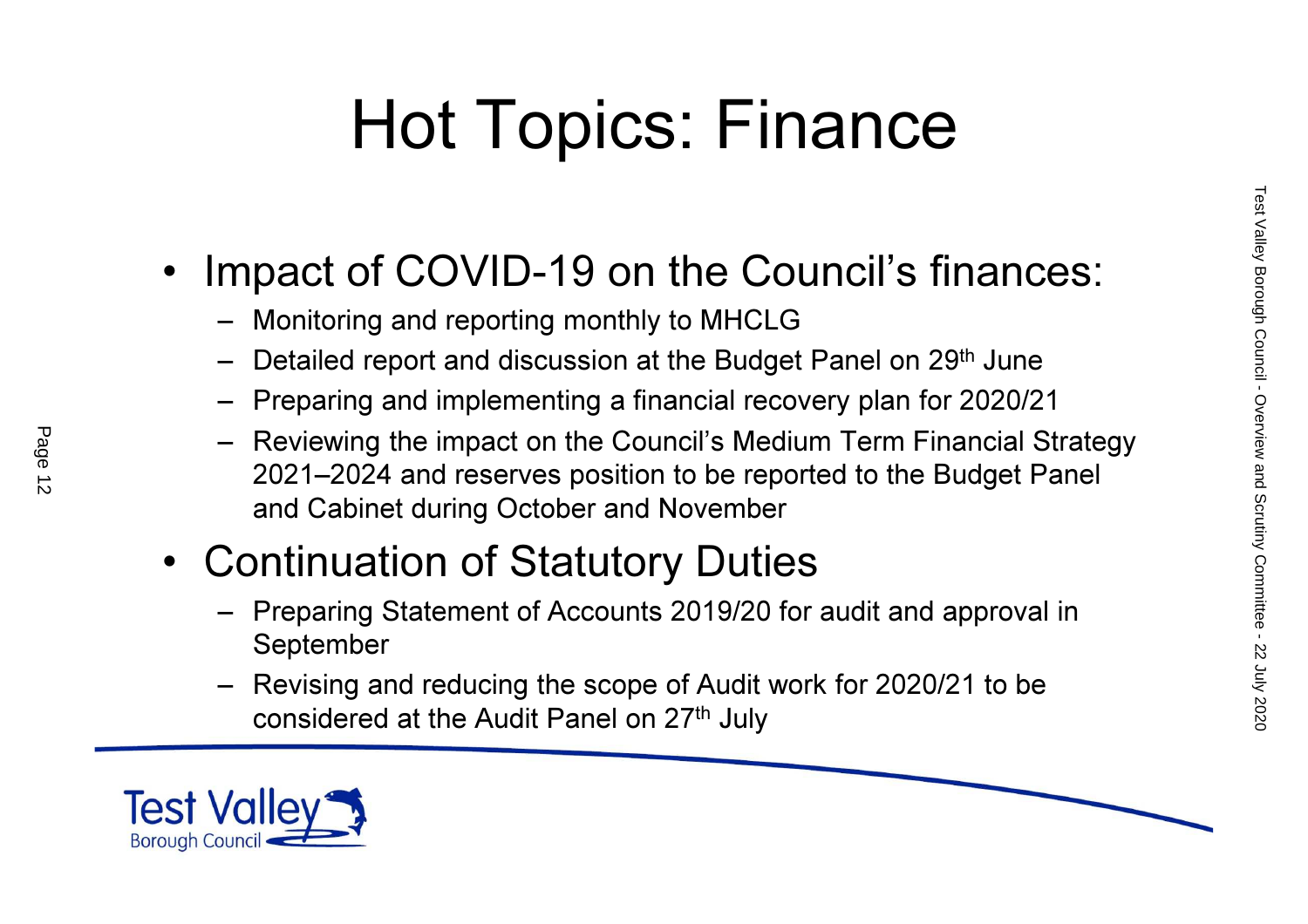### Financial support to our communities

Revenues Service activity since March 2020:

- •1,617 small / rural business support grants paid – total £16.17M
- $\bullet$ 545 retail, hospitality and leisure grants paid – total £10.535M
- •180 discretionary business grants paid with a value of £1.09M
- •More than £16M applied in retail discount from business rates.
- $\bullet$  Approximately 2,500 households helped with rearranged Council Tax payment schedules.



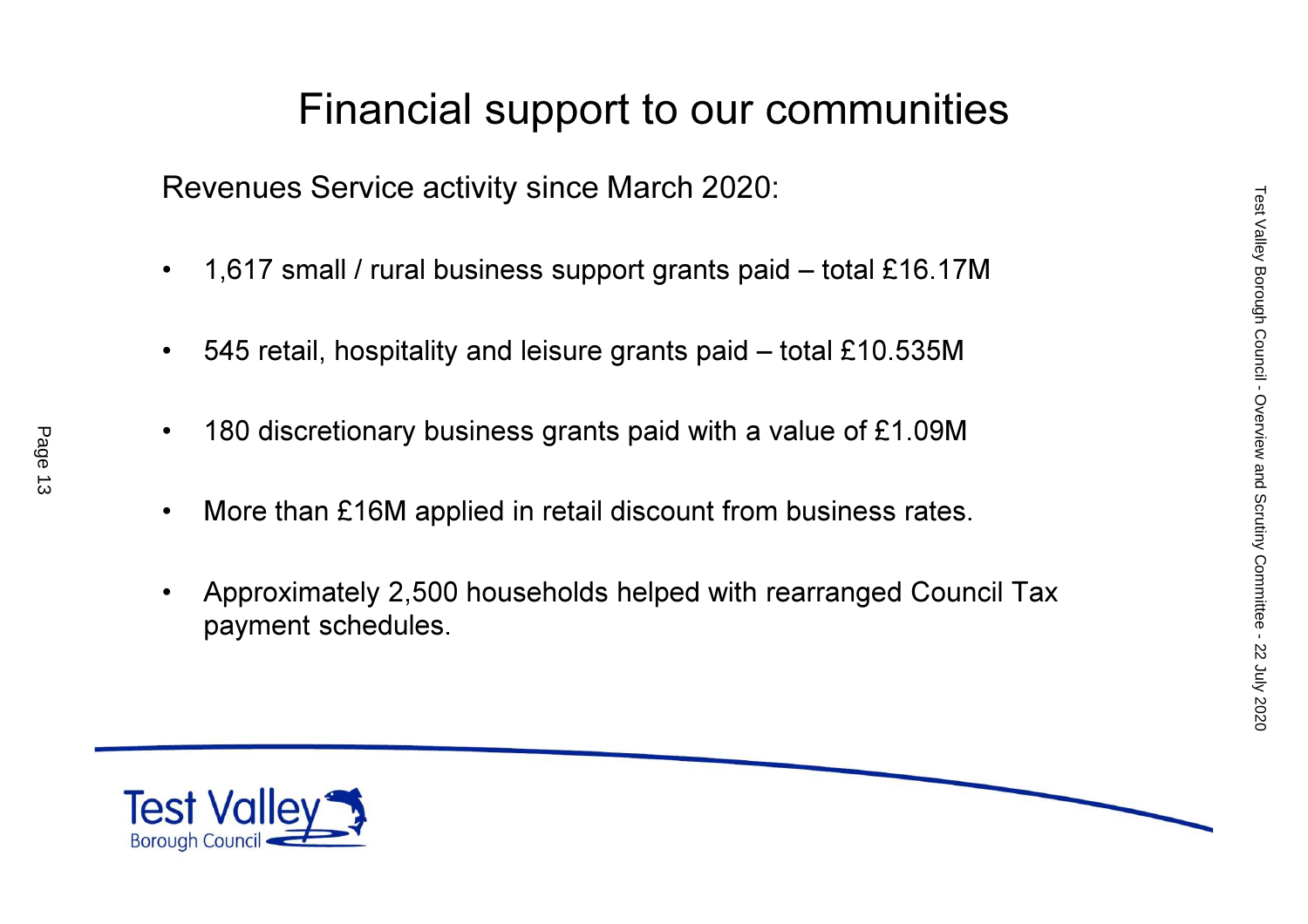### Government support and reserves position

- •Total gross financial forecast impact  $2020/21 = £7.38M$  $= (£1.30M)$ Total government support received Total net financial forecast impact  $2020/21 = £6.08M$
- • Further government support announced 2nd July:
	- "a further, unringfenced £500 million to respond to spending pressures."
	- "Where losses are more than 5% of a council's planned income from sales, fees and charges, the government will cover them for 75p in every pound lost."
	- Details of individual council allocations and how to claim losses are still awaited
- •The draft Reserves position as at 31st March 2020 is set out below:

| £000s         |
|---------------|
| 2,604         |
| 4,787         |
| 6,400         |
| <u>13.791</u> |
|               |

• In the short to medium term therefore there is no risk to the Council's "going concern" assessment.